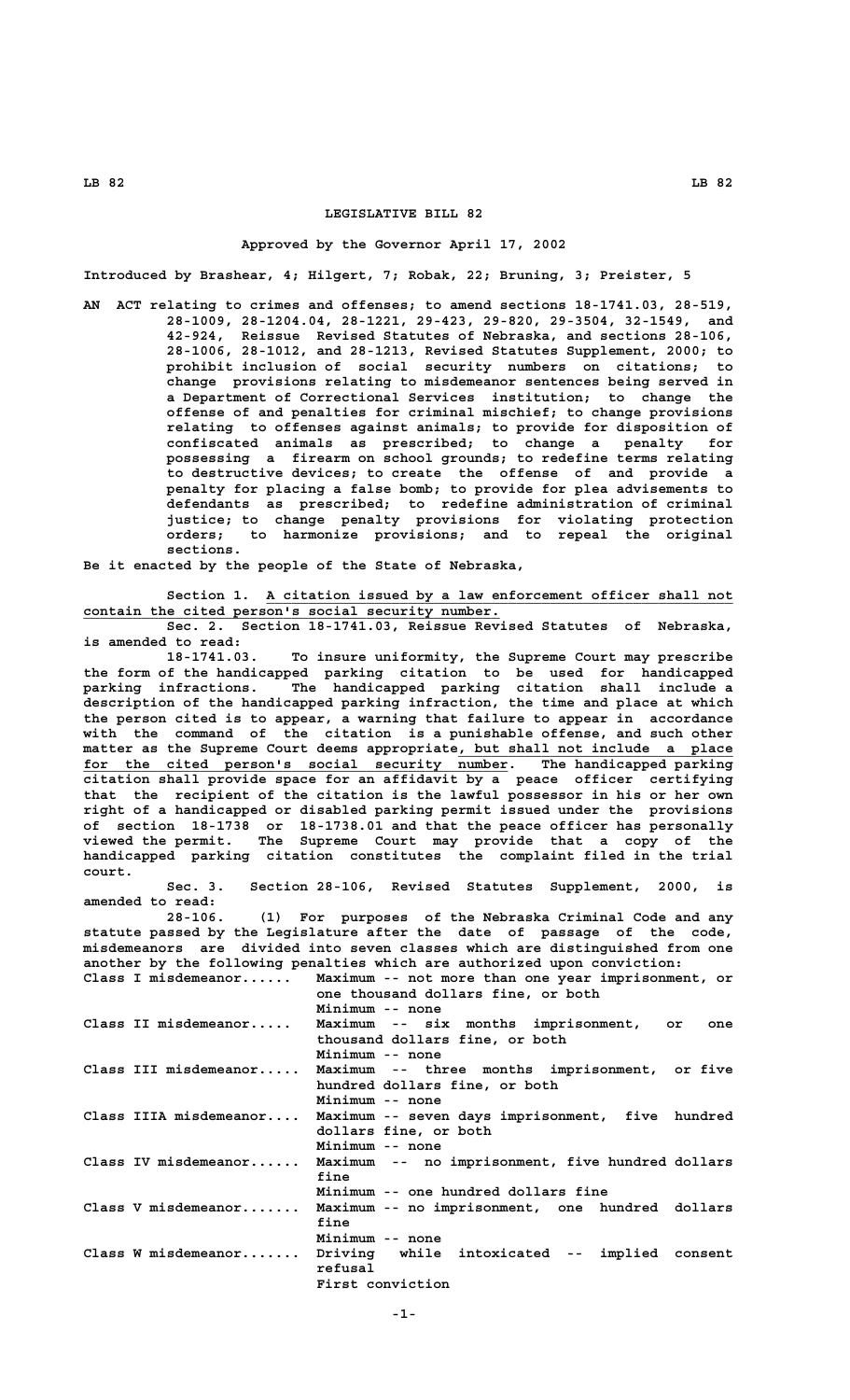**Maximum -- sixty days imprisonment and five hundred dollars fine Mandatory minimum -- seven days imprisonment and four hundred dollars fine Second conviction Maximum -- ninety days imprisonment and five hundred dollars fine Mandatory minimum -- thirty days imprisonment and five hundred dollars fine Third conviction Maximum -- one year imprisonment and six hundred**

 **dollars fine Mandatory minimum -- ninety days imprisonment and**

**six hundred dollars fine**

**(2) Sentences of imprisonment in misdemeanor cases shall be served in the county jail, except that in the following circumstances the court may, in its discretion, order that such sentences be served in institutions under the jurisdiction of the Department of Correctional Services:**

**(a) If the sentence is for a term of one year upon conviction of a** Class I misdemeanor<sub>*i*</sub> or for a combined term of one year or more in the event of conviction of more than one misdemeanor offense;

(b) If the sentence is to be served concurrently or consecutively **with a term for conviction of a felony; or**

**(c) If the Department of Correctional Services has certified as provided in section 28-105 as to the availability of facilities and programs** for short-term prisoners and the sentence is for a term or combined terms of **six months or more.**

**Sec. 4. Section 28-519, Reissue Revised Statutes of Nebraska, is amended to read:**

**28-519. (1) A person commits criminal mischief if he or she:**

**(a) Damages property of another intentionally or recklessly; or**

**(b) Intentionally tampers with property of another so as to endanger person or property; or**

**(c) Intentionally or maliciously causes another to suffer pecuniary loss by deception or threat.**

**(2) Criminal mischief is a Class IV felony if the actor** intentionally or maliciously causes pecuniary loss in excess of three hundred  **\_\_\_\_\_\_\_\_\_\_\_\_\_\_\_\_\_\_\_\_\_\_\_\_\_\_\_\_ \_\_\_\_\_\_\_ of one thousand five hundred dollars or more, or a substantial interruption or impairment of public communication, transportation, supply of water, gas, or \_ power, or other public service.**

 **—— \_ (3) Criminal mischief is a Class II I misdemeanor if the actor** intentionally or maliciously causes pecuniary loss in excess of one hundred of  **\_\_\_\_\_\_\_\_\_\_\_\_\_\_\_\_\_\_\_\_\_\_\_\_\_\_\_\_\_\_\_\_\_\_\_\_\_\_\_\_\_\_\_\_\_\_\_\_\_\_\_\_\_\_\_\_\_\_\_\_\_\_\_\_\_\_\_\_ five hundred dollars or more but less than one thousand five hundred dollars.**

 **\_\_\_\_\_\_\_\_\_\_\_\_\_\_\_\_\_\_\_\_\_\_\_\_\_\_\_\_\_\_\_\_\_\_\_\_\_\_\_\_\_\_\_\_\_\_\_\_\_\_\_\_\_\_\_\_\_\_\_\_\_\_\_ (4) Criminal mischief is a Class II misdemeanor if the actor \_\_\_\_\_\_\_\_\_\_\_\_\_\_\_\_\_\_\_\_\_\_\_\_\_\_\_\_\_\_\_\_\_\_\_\_\_\_\_\_\_\_\_\_\_\_\_\_\_\_\_\_\_\_\_\_\_\_\_\_\_\_\_\_\_\_\_\_\_\_\_\_\_\_\_\_\_\_ intentionally or maliciously causes pecuniary loss of two hundred dollars or** more but less than five hundred dollars.

 **\_\_\_ (5) Criminal mischief is a Class III misdemeanor if the actor** intentionally, maliciously, or recklessly causes pecuniary loss in an amount of one less than two hundred dollars, or less, or if his or her action results **in no pecuniary loss.**

**Sec. 5. Section 28-1006, Revised Statutes Supplement, 2000, is amended to read:**

**28-1006. (1) It shall be the duty of the sheriff, a police officer, or the Nebraska State Patrol to make prompt investigation of and arrest for any violation of section 28-1005.**

**(2) Any animal, equipment, device, or other property or things involved in any violation of section 28-1005 shall be subject to seizure, and disposition may be made in accordance with the method of disposition directed for contraband in section 29-820.**

 **\_\_\_\_\_\_\_\_\_\_\_\_\_\_\_\_\_\_\_\_\_\_\_\_\_\_\_\_\_\_\_\_\_\_\_\_\_\_\_\_\_\_\_\_\_\_\_\_\_\_\_\_\_\_\_\_\_\_\_\_\_\_\_\_ (3) Any animal involved in any violation of section 28-1005 shall be \_\_\_\_\_\_\_\_\_\_\_\_\_\_\_\_\_\_\_\_\_\_\_\_\_\_\_\_\_\_\_\_\_\_\_\_\_\_\_\_\_\_\_\_\_\_\_\_\_\_\_\_\_\_\_\_\_\_\_\_\_\_\_\_\_\_\_\_\_\_\_\_\_\_\_\_\_\_ subject to seizure. Distribution or disposition may be made in such manner as \_\_\_\_\_\_\_\_\_\_\_\_\_\_\_\_\_\_\_\_\_\_\_\_\_\_\_\_\_\_\_\_\_\_\_\_\_\_\_\_\_\_\_\_\_\_\_\_\_\_\_\_\_\_\_\_\_\_\_\_\_\_\_\_\_\_\_\_\_\_\_\_\_\_\_\_\_\_ the court may direct. The court may give preference to adoption alternatives \_\_\_\_\_\_\_\_\_\_\_\_\_\_\_\_\_\_\_\_\_\_\_\_\_\_\_\_\_\_\_\_\_\_\_\_\_\_\_\_\_\_\_\_\_\_\_\_\_\_\_\_\_\_\_\_\_\_\_\_\_\_\_\_\_\_\_\_\_\_\_\_\_\_\_\_\_\_ through humane societies or comparable institutions and to the protection of** such animal's welfare. For a humane society or comparable institution to be  **\_\_\_\_\_\_\_\_\_\_\_\_\_\_\_\_\_\_\_\_\_\_\_\_\_\_\_\_\_\_\_\_\_\_\_\_\_\_\_\_\_\_\_\_\_\_\_\_\_\_\_\_\_\_\_\_\_\_\_\_\_\_\_\_\_\_\_\_\_\_\_\_\_\_\_\_\_\_ considered as an adoption alternative under this subsection, it must first be \_\_\_\_\_\_\_\_\_\_\_\_\_\_\_\_\_\_\_\_\_\_\_\_\_\_\_\_\_\_\_\_\_\_\_\_\_\_\_\_\_\_\_\_\_\_\_\_\_\_\_\_\_\_\_\_\_\_\_\_\_\_\_\_\_\_\_\_\_\_\_\_\_\_\_\_\_\_ licensed by the Department of Agriculture as having passed the inspection \_\_\_\_\_\_\_\_\_\_\_\_\_\_\_\_\_\_\_\_\_\_\_\_\_\_\_\_\_\_\_\_\_\_\_\_\_\_\_\_\_\_\_\_\_\_\_\_\_\_\_\_\_\_\_\_\_\_\_\_\_\_\_\_\_\_\_\_\_\_\_\_\_\_\_\_\_\_ requirements in the Commercial Dog and Cat Operator Inspection Act and paid \_\_\_\_\_\_\_\_\_\_\_\_\_\_\_\_\_\_\_\_\_\_\_\_\_\_\_\_\_\_\_\_\_\_\_\_\_\_\_\_\_\_\_\_\_\_\_\_\_\_\_\_\_\_\_\_\_\_\_\_\_\_\_\_\_\_\_\_\_\_\_\_\_\_\_\_\_\_ the fee for inspection under the act. The court may prohibit an adopting or \_\_\_\_\_\_\_\_\_\_\_\_\_\_\_\_\_\_\_\_\_\_\_\_\_\_\_\_\_\_\_\_\_\_\_\_\_\_\_\_\_\_\_\_\_\_\_\_\_\_\_\_\_\_\_\_\_\_\_\_\_\_\_\_\_\_\_\_\_\_\_\_\_\_\_\_\_\_ purchasing party from selling such animal for a period not to exceed one year.**

 **\_\_\_ (4) In addition to any other sentence given for a violation of section 28-1005, the sentencing court may order the defendant to reimburse a public or private agency for expenses incurred in conjunction with the care,**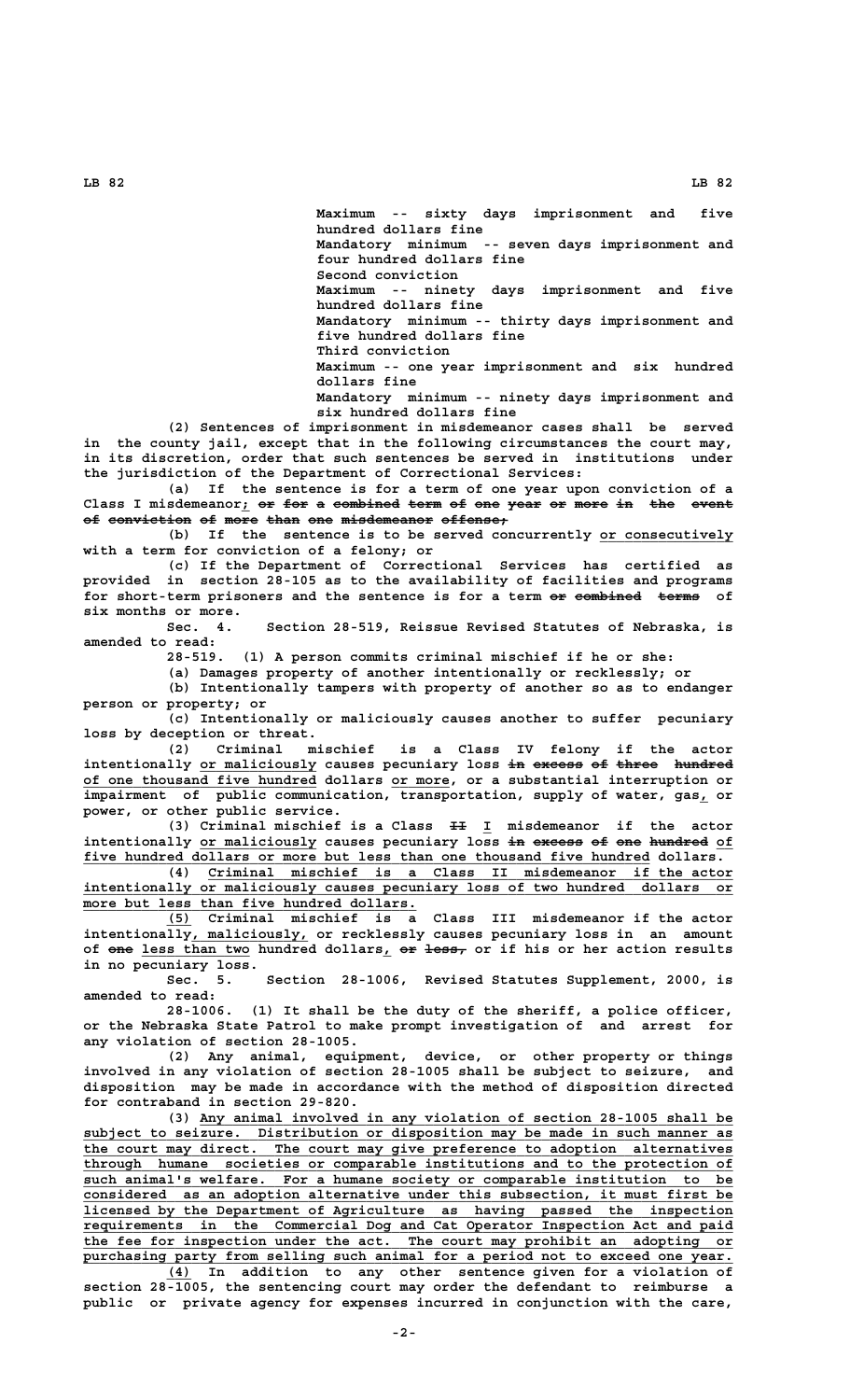**\_\_\_\_\_\_\_\_\_\_\_\_\_\_\_\_\_\_\_\_\_ impoundment, or disposal, including adoption, of an animal involved in the violation of such section. Whenever the court believes that such reimbursement may be a proper sentence or the prosecuting attorney requests, the court shall order that the presentence investigation report include documentation regarding the nature and amount of the expenses incurred. The court may order that reimbursement be made immediately, in specified installments, or within a specified period of time, not to exceed five years after the date of judgment.**

**Sec. 6. Section 28-1009, Reissue Revised Statutes of Nebraska, is amended to read:**

**28.1009. (1) A person commits cruelty to animals if he or she abandons, cruelly mistreats, or cruelly neglects an animal. Cruelty to ————————— ——————— —————————— —— ——————— ———————— —— ——————— ——————— — animals is a Class II misdemeanor for the first offense and a Class I ——————— —— — ————— —— ——————————— ——— ——— ————— ——————— ——— — —————**   $m$ isdemeanor for any subsequent offense.

 **——— \_\_\_\_\_\_\_\_\_\_\_\_\_\_\_\_\_\_\_\_\_\_\_\_\_\_\_\_\_\_\_\_\_\_\_\_\_\_\_\_\_\_\_\_\_\_\_\_\_\_\_\_\_\_\_\_\_\_\_\_\_\_\_\_ (2) A person who abandons or cruelly neglects an animal is guilty of \_\_\_\_\_\_\_\_\_\_\_\_\_\_\_\_\_\_\_\_\_\_\_\_\_\_\_\_\_\_\_\_\_\_\_\_\_\_\_\_\_\_\_\_\_\_\_\_\_\_\_\_\_\_\_\_\_\_\_\_\_\_\_\_\_\_\_\_\_\_\_\_\_\_\_\_\_\_ a Class II misdemeanor for the first offense and a Class I misdemeanor for any subsequent offense. \_\_\_\_\_\_\_\_\_\_\_\_\_\_\_\_\_\_\_**

 **\_\_\_\_\_\_\_\_\_\_\_\_\_\_\_\_\_\_\_\_\_\_\_\_\_\_\_\_\_\_\_\_\_\_\_\_\_\_\_\_\_\_\_\_\_\_\_\_\_\_\_\_\_\_\_\_\_\_\_\_\_\_\_\_\_\_\_\_ (2) A person who cruelly mistreats an animal is guilty of a Class I \_\_\_\_\_\_\_\_\_\_\_\_\_\_\_\_\_\_\_\_\_\_\_\_\_\_\_\_\_\_\_\_\_\_\_\_\_\_\_\_\_\_\_\_\_\_\_\_\_\_\_\_\_\_\_\_\_\_\_\_\_\_\_\_\_\_\_\_\_\_\_\_\_\_\_\_\_\_ misdemeanor for the first offense and a Class IV felony for any subsequent offense. \_\_\_\_\_\_\_\_**

 **\_\_\_ (3) A person commits harassment of a police animal if he or she knowingly and intentionally teases or harasses a police animal in order to distract, agitate, or harm the police animal for the purpose of preventing such animal from performing its legitimate official duties. Harassment of a police animal is a Class IV misdemeanor unless the harassment is the proximate cause of the death of the police animal, in which case it is a Class IV felony.**

**Sec. 7. Section 28-1012, Revised Statutes Supplement, 2000, is amended to read:**

**28-1012. (1) Any law enforcement officer who has reason to believe that an animal has been abandoned or is being cruelly neglected or cruelly mistreated may seek a warrant authorizing entry upon private property to inspect, care for, or impound the animal.**

**(2) Any law enforcement officer who has reason to believe that an animal has been abandoned or is being cruelly neglected or cruelly mistreated may issue a citation to the owner as prescribed in sections 29-422 to 29-429.**

**(3) Any animal, equipment, device, or other property or things involved in a violation of section 28-1009 or 28-1010 shall be subject to seizure and distribution or disposition may be made in such manner as the court may direct.**

 **\_\_\_\_\_\_\_\_\_\_\_\_\_\_\_\_\_\_\_\_\_\_\_\_\_\_\_\_\_\_\_\_\_\_\_\_\_\_\_\_\_\_\_\_\_\_\_\_\_\_\_\_\_\_\_\_\_\_\_\_\_\_\_\_ (4) Any animal involved in a violation of section 28-1009 or 28-1010 \_\_\_\_\_\_\_\_\_\_\_\_\_\_\_\_\_\_\_\_\_\_\_\_\_\_\_\_\_\_\_\_\_\_\_\_\_\_\_\_\_\_\_\_\_\_\_\_\_\_\_\_\_\_\_\_\_\_\_\_\_\_\_\_\_\_\_\_\_\_\_\_\_\_\_\_\_\_ shall be subject to seizure. Distribution or disposition may be made in such \_\_\_\_\_\_\_\_\_\_\_\_\_\_\_\_\_\_\_\_\_\_\_\_\_\_\_\_\_\_\_\_\_\_\_\_\_\_\_\_\_\_\_\_\_\_\_\_\_\_\_\_\_\_\_\_\_\_\_\_\_\_\_\_\_\_\_\_\_\_\_\_\_\_\_\_\_\_ manner as the court may direct. The court may consider adoption alternatives \_\_\_\_\_\_\_\_\_\_\_\_\_\_\_\_\_\_\_\_\_\_\_\_\_\_\_\_\_\_\_\_\_\_\_\_\_\_\_\_\_\_\_\_\_\_\_\_\_\_\_\_\_\_\_\_\_\_\_\_\_\_\_\_\_\_\_\_\_\_\_\_\_\_\_\_\_\_ through humane societies or comparable institutions and the protection of such \_\_\_\_\_\_\_\_\_\_\_\_\_\_\_\_\_\_\_\_\_\_\_\_\_\_\_\_\_\_\_\_\_\_\_\_\_\_\_\_\_\_\_\_\_\_\_\_\_\_\_\_\_\_\_\_\_\_\_\_\_\_\_\_\_\_\_\_\_\_\_\_\_\_\_\_\_\_ animal's welfare. For a humane society or comparable institution to be \_\_\_\_\_\_\_\_\_\_\_\_\_\_\_\_\_\_\_\_\_\_\_\_\_\_\_\_\_\_\_\_\_\_\_\_\_\_\_\_\_\_\_\_\_\_\_\_\_\_\_\_\_\_\_\_\_\_\_\_\_\_\_\_\_\_\_\_\_\_\_\_\_\_\_\_\_\_ considered as an adoption alternative under this subsection, it must first be \_\_\_\_\_\_\_\_\_\_\_\_\_\_\_\_\_\_\_\_\_\_\_\_\_\_\_\_\_\_\_\_\_\_\_\_\_\_\_\_\_\_\_\_\_\_\_\_\_\_\_\_\_\_\_\_\_\_\_\_\_\_\_\_\_\_\_\_\_\_\_\_\_\_\_\_\_\_ licensed by the Department of Agriculture as having passed the inspection \_\_\_\_\_\_\_\_\_\_\_\_\_\_\_\_\_\_\_\_\_\_\_\_\_\_\_\_\_\_\_\_\_\_\_\_\_\_\_\_\_\_\_\_\_\_\_\_\_\_\_\_\_\_\_\_\_\_\_\_\_\_\_\_\_\_\_\_\_\_\_\_\_\_\_\_\_\_ requirements in the Commercial Dog and Cat Operator Inspection Act and paid the fee for inspection under the act. The court may prohibit an adopting or** purchasing party from selling such animal for a period not to exceed one year.

 **\_\_\_ (5) Any law enforcement officer acting under this section shall not be liable for damage to property if such damage is not the result of the officer's negligence.**

**Sec. 8. Section 28-1204.04, Reissue Revised Statutes of Nebraska, is amended to read:**

**28-1204.04. (1) Any person who possesses a firearm in a school, on school grounds, in a school-owned vehicle, or at a school-sponsored activity or athletic event shall be guilty of the offense of unlawful possession of a firearm on school grounds. Unlawful possession of a firearm on school grounds** is a Class <del>IV</del> II misdemeanor. This subsection shall not apply to (a) the **issuance of firearms to or possession by members of the armed forces of the United States, active or reserve, National Guard of this state, or Reserve Officers Training Corps or peace officers or other duly authorized law enforcement officers when on duty or training, (b) firearms which may lawfully be possessed by the person receiving instruction, for instruction under the immediate supervision of an adult instructor, or (c) firearms contained within a private vehicle operated by a nonstudent adult which are not loaded and (i) are encased or (ii) are in a locked firearm rack that is on a motor vehicle. For purposes of this subsection, encased shall mean enclosed in a case that is expressly made for the purpose of containing a firearm and that is completely zipped, snapped, buckled, tied, or otherwise fastened with no part of the firearm exposed.**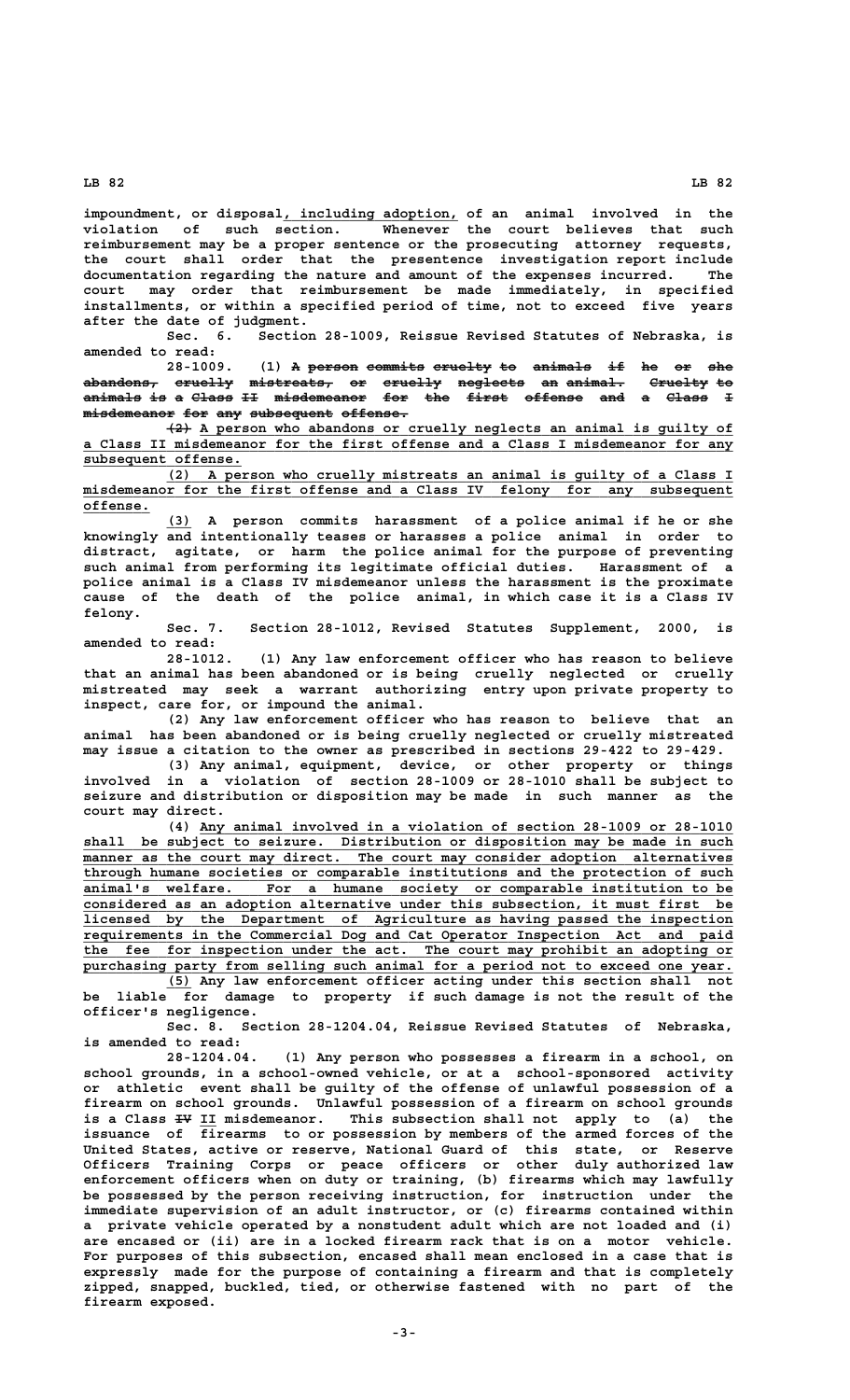**(2) Any firearm possessed in violation of subsection (1) of this section in a school, on school grounds, in a school-owned vehicle, or at a school-sponsored activity or athletic event shall be confiscated without warrant by a peace officer or may be confiscated without warrant by school administrative or teaching personnel. Any firearm confiscated by school administrative or teaching personnel shall be delivered to a peace officer as soon as practicable.**

**(3) Any firearm confiscated by or given to a peace officer pursuant to subsection (2) of this section shall be declared a common nuisance and shall be held by the peace officer prior to his or her delivery of the firearm to the property division of the law enforcement agency which employs the peace officer. The property division of such law enforcement agency shall hold such firearm for as long as the firearm is needed as evidence. After the firearm is no longer needed as evidence it shall be destroyed in such manner as the court may direct.**

**(4) Whenever a firearm is confiscated and held pursuant to this section or section 28-1204.02, the peace officer who received such firearm shall cause to be filed within ten days after the confiscation a petition for destruction of such firearm. The petition shall be filed in the district court of the county in which the confiscation is made. The petition shall describe the firearm held, state the name of the owner, if known, allege the essential elements of the violation which caused the confiscation, and conclude with a prayer for disposition and destruction in such manner as the court may direct. At any time after the confiscation of the firearm and prior to court disposition, the owner of the firearm seized may petition the district court of the county in which the confiscation was made for possession of the firearm. The court shall release the firearm to such owner only if the claim of ownership can reasonably be shown to be true and either (a) the owner of the firearm can show that the firearm was taken from his or her property or place of business unlawfully or without the knowledge and consent of the owner and that such property or place of business is different from that of the person from whom the firearm was confiscated or (b) the owner of the firearm is acquitted of the charge of unlawful possession of a revolver in violation of section 28-1204, unlawful transfer of a firearm to a juvenile, or unlawful possession of a firearm on school grounds. No firearm having significant antique value or historical significance as determined by the Nebraska State Historical Society shall be destroyed. If a firearm has significant antique value or historical significance, it shall be sold at auction and the proceeds deposited in the permanent school fund.**

**Sec. 9. Section 28-1213, Revised Statutes Supplement, 2000, is amended to read:**

**28-1213. For purposes of sections 28-1213 to 28-1239, unless the context otherwise requires:**

**(1) Person shall mean any individual, corporation, company, association, firm, partnership, limited liability company, society, or joint-stock company;**

**(2) Business enterprise shall mean any corporation, partnership, limited liability company, company, or joint-stock company;**

**(3) Explosive materials shall mean explosives, blasting agents, and detonators;**

**(4) Explosives shall mean any chemical compound, mixture, or device, the primary or common purpose of which is to function by explosion, including, but not limited to, dynamite and other high explosives, black powder, pellet powder, initiating explosives, detonators, safety fuses, squibs, detonating cord, ignited cord, igniters, display fireworks as defined in section 28-1241, and firecrackers or devices containing more than one hundred thirty milligrams of explosive composition, but shall not include common fireworks as defined in such section, gasoline, kerosene, naphtha, turpentine, benzine, acetone, ethyl ether, benzol, fixed ammunition and primers for small arms, safety fuses, or matches;**

**(5) Blasting agent shall mean any material or mixture, intended for blasting which meets the requirements of the federal Hazardous Material** Regulations, 49 C.F.R. part 173, subpart C, as such subpart existed on the  **\_\_\_\_\_\_\_\_\_\_\_\_\_\_\_\_\_\_\_\_\_\_\_\_\_\_ effective date of this act;**

**(6) Detonator shall mean any device containing an initiating or primary explosive that is used for initiating detonation. Excluding ignition or delay charges, a detonator shall not contain more than ten grams of explosive material per unit. Detonator shall include an electric detonator of instantaneous or delay type, a detonator for use with safety fuses, a detonating cord delay connector, and a nonelectric detonator of instantaneous or delay type which consists of detonating cord, shock tube, or any other replacement for electric leg wires;**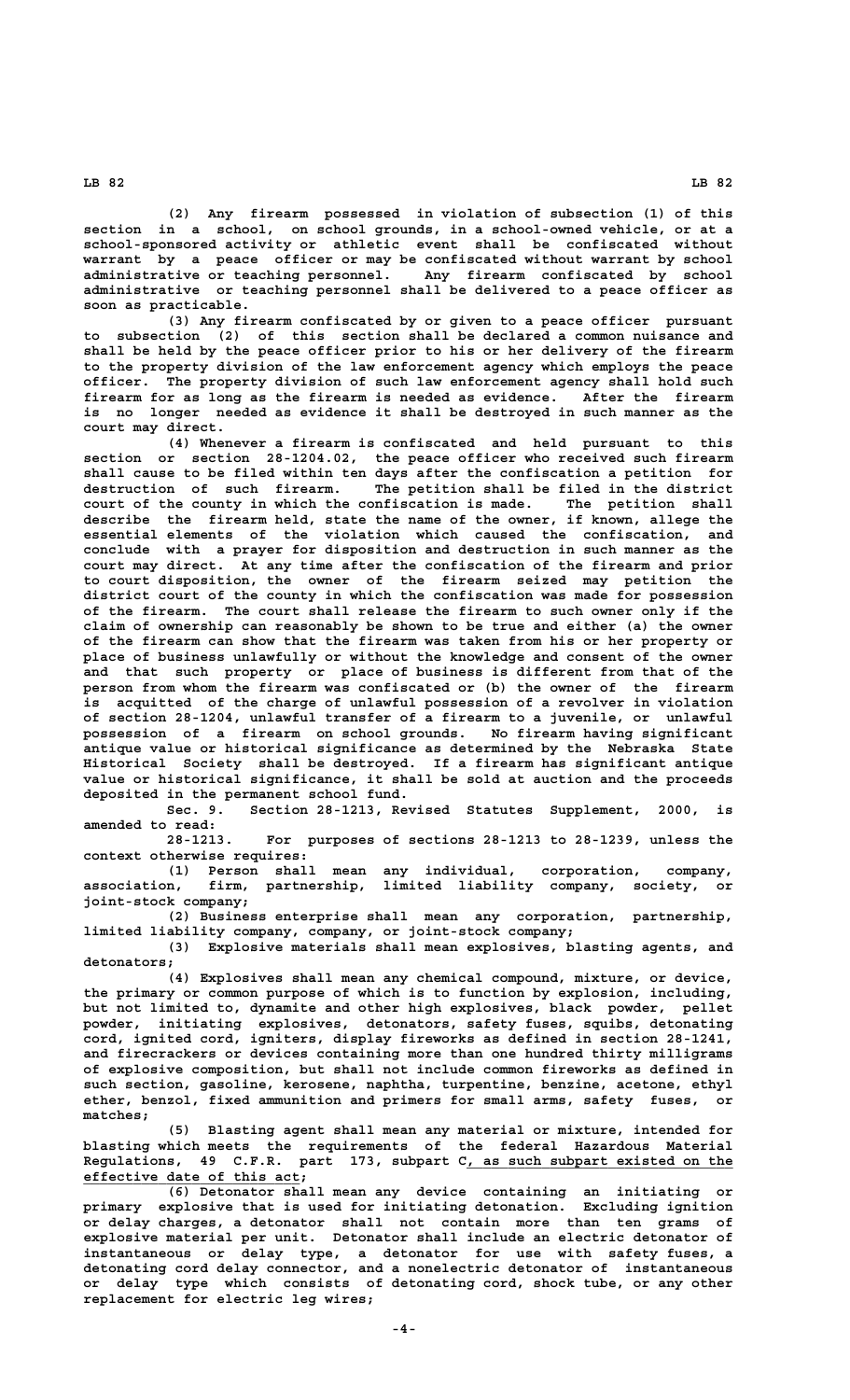**\_\_\_ (7)(a) Destructive devices shall mean:**

 $\overline{(\mathbf{i})}$  Any explosive, incendiary, chemical or biological poison, or  **——— \_\_\_ ———— \_\_\_ ————— \_\_\_ poison gas (i) (A) bomb, (ii) (B) grenade, (iii) (C) rocket having a propellant charge of more than four ounces, (iv) (D) missile having an ———— \_\_\_ explosive** or incendiary charge of more than one-quarter ounce,  $\{x\}$  (E) mine,  **———— \_\_\_ ————— \_\_\_ —————— \_\_\_ —— (vi) (F) booby trap, (vii) (G) Molotov cocktail, (viii) (H) bottle bomb, or ———— \_\_\_ (ix) (I) vessel or container intentionally caused to rupture or mechanically explode by expanding pressure from any gas, acid, dry ice, or other chemical** mixture, or  $(J)$  any similar device, the primary or common purpose of which is **to explode and to be used as a weapon against any person or property; or**

 **——— \_\_\_\_ (b) (ii) Any combination of parts either designed or intended for use in converting any device into a destructive device as defined in** subdivision  $(7)$   $(4)$   $(7)$   $(8)$   $(1)$  of this section from which a destructive device **may be readily assembled.**

 **\_\_\_ (b) The term destructive device shall not include (i) any device which is neither designed nor redesigned for use as a weapon to be used against person or property, (ii) any device, although originally designed for use as a weapon, which is redesigned for use as a signaling, pyrotechnic, line-throwing, safety, or similar device, (iii) surplus ordnance sold, loaned, or given by the Secretary of the Army pursuant to 10 U.S.C. 4684(2), 4685, or \_\_\_\_\_\_\_\_\_\_\_\_\_\_\_\_\_\_\_\_\_\_\_\_\_\_\_\_\_\_\_\_\_\_\_\_\_\_\_\_\_\_\_\_\_\_\_\_\_\_\_\_\_\_\_\_\_\_\_\_\_ 4686, as such sections existed on the effective date of this act, (iv) any other device which the Nebraska State Patrol finds is not likely to be used as a weapon or is an antique, or (v) any other device possessed under circumstances negating an intent that the device be used as a weapon against any person or property;**

**(8) Federal permittee shall mean any lawful user of explosive materials who has obtained a federal user permit under 18 U.S.C. chapter 40,\_ \_\_\_\_\_\_\_\_\_\_\_\_\_\_\_\_\_\_\_\_\_\_\_\_\_\_\_\_\_\_\_\_\_\_\_\_\_\_\_\_\_\_\_\_\_\_\_\_\_\_\_\_\_\_\_\_\_ as such chapter existed on the effective date of this act;**

**(9) Federal licensee shall mean any importer, manufacturer, or dealer in explosive materials who has obtained a federal importers', manufacturers', or dealers' license under 18 U.S.C. chapter 40, as such \_\_\_\_\_\_\_\_\_ \_\_\_\_\_\_\_\_\_\_\_\_\_\_\_\_\_\_\_\_\_\_\_\_\_\_\_\_\_\_\_\_\_\_\_\_\_\_\_\_\_\_\_\_\_\_\_\_\_ chapter existed on the effective date of this act; and**

**(10) Smokeless propellants shall mean solid propellants commonly called smokeless powders in the trade and used in small arms ammunition.**

**Sec. 10. Section 28-1221, Reissue Revised Statutes of Nebraska, is amended to read:**

 **——— \_ 28-1221. (1) Any A person who conveys any threat or maliciously conveys to any other person false information knowing the same to be false, concerning an attempt or alleged attempt being made or to be made to kill, injure, or intimidate any individual or unlawfully to damage or destroy any building, vehicle, or other real or personal property by means of any explosive material or destructive device commits the offense of threatening the use of explosives.**

 **\_\_\_\_\_\_\_\_\_\_\_\_\_\_\_\_\_\_\_\_\_\_\_\_\_\_\_\_\_\_\_\_\_\_\_\_\_\_\_\_\_\_\_\_\_\_\_\_\_\_\_\_\_\_\_\_\_\_\_\_\_\_\_\_ (2) A person who places or causes to be placed any device or object \_\_\_\_\_\_\_\_\_\_\_\_\_\_\_\_\_\_\_\_\_\_\_\_\_\_\_\_\_\_\_\_\_\_\_\_\_\_\_\_\_\_\_\_\_\_\_\_\_\_\_\_\_\_\_\_\_\_\_\_\_\_\_\_\_\_\_\_\_\_\_\_\_\_\_\_\_\_ that by its design, construction, content, or character appears to be or \_\_\_\_\_\_\_\_\_\_\_\_\_\_\_\_\_\_\_\_\_\_\_\_\_\_\_\_\_\_\_\_\_\_\_\_\_\_\_\_\_\_\_\_\_\_\_\_\_\_\_\_\_\_\_\_\_\_\_\_\_\_\_\_\_\_\_\_\_\_\_\_\_\_\_\_\_\_ appears to contain a bomb, destructive device, or explosive, but is in fact an \_\_\_\_\_\_\_\_\_\_\_\_\_\_\_\_\_\_\_\_\_\_\_\_\_\_\_\_\_\_\_\_\_\_\_\_\_\_\_\_\_\_\_\_\_\_\_\_\_\_\_\_\_\_\_\_\_\_\_\_\_\_\_\_\_\_\_\_\_\_\_\_\_\_\_\_\_\_ inoperative facsimile or imitation of a bomb, destructive device, or \_\_\_\_\_\_\_\_\_\_\_\_\_\_\_\_\_\_\_\_\_\_\_\_\_\_\_\_\_\_\_\_\_\_\_\_\_\_\_\_\_\_\_\_\_\_\_\_\_\_\_\_\_\_\_\_\_\_\_\_\_\_\_\_\_\_\_\_\_\_\_\_\_\_\_\_\_\_ explosive, and that such person knows, intends, or reasonably believes is \_\_\_\_\_\_\_\_\_\_\_\_\_\_\_\_\_\_\_\_\_\_\_\_\_\_\_\_\_\_\_\_\_\_\_\_\_\_\_\_\_\_\_\_\_\_\_\_\_\_\_\_\_\_\_\_\_\_\_\_\_\_\_\_\_\_\_\_\_\_\_\_\_\_\_\_\_\_ likely to cause public alarm or inconvenience, commits the offense of placing**

**a** false bomb.<br>(3)  **\_\_\_ \_\_\_\_\_\_\_\_\_\_\_\_\_\_\_\_\_\_\_\_\_\_\_ (3) Threatening the use of explosives or placing a false bomb is a Class IV felony.**

**Sec. 11. Section 29-423, Reissue Revised Statutes of Nebraska, is amended to read:**

**29-423. To achieve uniformity, the Supreme Court may prescribe the form of citation. The citation shall include a description of the crime or offense charged, the time and place at which the person cited is to appear, a warning that failure to appear in accordance with the command of the citation is a punishable offense, and such other matter as the court deems appropriate,\_** but shall not include a place for the cited person's social security number. **The court may provide that a copy of the citation shall constitute the complaint filed in the trial court.**

**Sec. 12. Section 29-820, Reissue Revised Statutes of Nebraska, is amended to read:**

**29-820. (1) Unless other disposition is specifically provided by law, when property seized or held is no longer required as evidence, it shall be disposed of by the law enforcement agency on such showing as the law enforcement agency may deem adequate, as follows:**

**(a) Property stolen, embezzled, obtained by false pretenses, or otherwise obtained unlawfully from the rightful owner thereof shall be restored to the owner;**

**(b) Money shall be restored to the owner unless it was used in**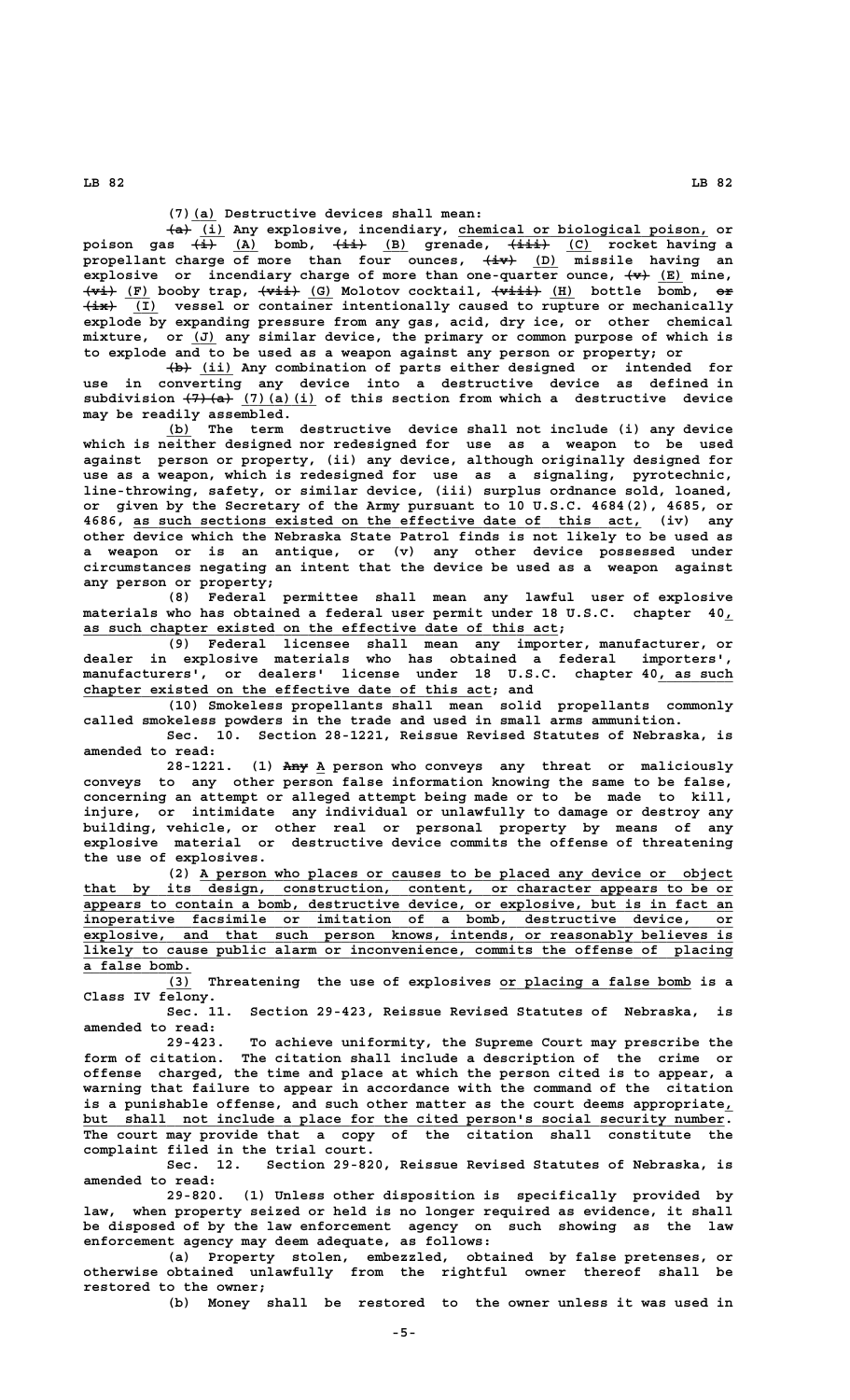**unlawful gambling or lotteries or it was used or intended to be used to facilitate a violation of Chapter 28, article 4, in which case the money shall** be forfeited and disposed of as required by Article VII, section 7, of the **Constitution of Nebraska;**

**(c) Property which is unclaimed or the ownership of which is unknown shall be sold at a public auction held by the officer having custody thereof and the net proceeds disposed of as provided in subdivision (b) of this subsection, as shall any money which is unclaimed or the ownership of which is unknown;**

**(d) Except as provided in subdivision (2)(b) of this section, articles of contraband shall be destroyed; and**

**(e) Except as provided in subdivision (2)(a) of this section, firearms, ammunition, explosives, bombs, and like devices which have been used in the commission of crime shall be destroyed.**

**(2) When the following property is seized or held and is no longer required as evidence, such property shall be disposed of on order of the court as the court may deem adequate:**

**(a) Firearms which may have a lawful use; and**

**(b) Goods which are declared to be contraband but may reasonably be returned to a condition or state in which such goods may be lawfully used, possessed, or distributed by the public.**

(3) When any animal as defined by section 28-1008 is seized or held and is no longer required as evidence, such animal may be disposed of in such  **\_\_\_\_\_\_\_\_\_\_\_\_\_\_\_\_\_\_\_\_\_\_\_\_\_\_\_\_\_\_\_\_\_\_\_\_\_\_\_\_\_\_\_\_\_\_\_\_\_\_\_\_\_\_\_\_\_\_\_\_\_\_\_\_\_\_\_\_\_\_\_\_\_\_\_\_\_\_ manner as the court may direct. The court may consider adoption alternatives \_\_\_\_\_\_\_\_\_\_\_\_\_\_\_\_\_\_\_\_\_\_\_\_\_\_\_\_\_\_\_\_\_\_\_\_\_\_\_\_\_\_\_\_\_\_\_\_\_\_\_\_\_\_\_\_\_\_\_\_\_\_\_\_\_\_\_\_\_\_\_\_\_\_\_\_\_\_ through humane societies or comparable institutions and the protection of such \_\_\_\_\_\_\_\_\_\_\_\_\_\_\_\_\_\_\_\_\_\_\_\_\_\_\_\_\_\_\_\_\_\_\_\_\_\_\_\_\_\_\_\_\_\_\_\_\_\_\_\_\_\_\_\_\_\_\_\_\_\_\_\_\_\_\_\_\_\_\_\_\_\_\_\_\_\_ animal's welfare. For a humane society or comparable institution to be \_\_\_\_\_\_\_\_\_\_\_\_\_\_\_\_\_\_\_\_\_\_\_\_\_\_\_\_\_\_\_\_\_\_\_\_\_\_\_\_\_\_\_\_\_\_\_\_\_\_\_\_\_\_\_\_\_\_\_\_\_\_\_\_\_\_\_\_\_\_\_\_\_\_\_\_\_\_ considered as an adoption alternative under this subsection, it must first be \_\_\_\_\_\_\_\_\_\_\_\_\_\_\_\_\_\_\_\_\_\_\_\_\_\_\_\_\_\_\_\_\_\_\_\_\_\_\_\_\_\_\_\_\_\_\_\_\_\_\_\_\_\_\_\_\_\_\_\_\_\_\_\_\_\_\_\_\_\_\_\_\_\_\_\_\_\_ licensed by the Department of Agriculture as having passed the inspection \_\_\_\_\_\_\_\_\_\_\_\_\_\_\_\_\_\_\_\_\_\_\_\_\_\_\_\_\_\_\_\_\_\_\_\_\_\_\_\_\_\_\_\_\_\_\_\_\_\_\_\_\_\_\_\_\_\_\_\_\_\_\_\_\_\_\_\_\_\_\_\_\_\_\_\_\_\_ requirements in the Commercial Dog and Cat Operator Inspection Act and paid \_\_\_\_\_\_\_\_\_\_\_\_\_\_\_\_\_\_\_\_\_\_\_\_\_\_\_\_\_\_\_\_\_\_\_\_\_\_\_\_\_\_\_\_\_\_\_\_\_\_\_\_\_\_\_\_\_\_\_\_\_\_\_\_\_\_\_\_\_\_\_\_\_\_\_\_\_\_ the fee for inspection under the act. The court may prohibit an adopting or** purchasing party from selling such animal for a period not to exceed one year.

 **\_\_\_ (4) Unless otherwise provided by law, all other property shall be disposed of in such manner as the court in its sound discretion shall direct. \_\_\_\_\_\_\_\_\_\_\_\_\_\_\_\_\_\_\_\_\_\_\_\_\_\_\_\_\_\_\_\_\_\_\_\_\_\_\_\_\_\_\_\_\_\_\_\_\_\_\_\_\_\_\_\_\_ Sec. 13. (1) Prior to acceptance of a plea of guilty or nolo**

 **\_\_\_\_\_\_\_\_\_\_\_\_\_\_\_\_\_\_\_\_\_\_\_\_\_\_\_\_\_\_\_\_\_\_\_\_\_\_\_\_\_\_\_\_\_\_\_\_\_\_\_\_\_\_\_\_\_\_\_\_\_\_\_\_\_\_\_\_\_\_\_\_\_\_\_\_\_\_ contendere to any offense punishable as a crime under state law, except \_\_\_\_\_\_\_\_\_\_\_\_\_\_\_\_\_\_\_\_\_\_\_\_\_\_\_\_\_\_\_\_\_\_\_\_\_\_\_\_\_\_\_\_\_\_\_\_\_\_\_\_\_\_\_\_\_\_\_\_\_\_\_\_\_\_\_\_\_\_\_\_\_\_\_\_\_\_ offenses designated as infractions under state law, the court shall administer \_\_\_\_\_\_\_\_\_\_\_\_\_\_\_\_\_\_\_\_\_\_\_\_\_\_\_\_\_\_\_\_\_\_\_\_\_\_\_\_\_\_\_\_\_\_\_\_\_\_\_\_\_\_\_\_ the following advisement on the record to the defendant:**

 **\_\_\_\_\_\_\_\_\_\_\_\_\_\_\_\_\_\_\_\_\_\_\_\_\_\_\_\_\_\_\_\_\_\_\_\_\_\_\_\_\_\_\_\_\_\_\_\_\_\_\_\_\_\_\_\_\_\_\_\_\_\_\_\_\_\_\_\_ IF YOU ARE NOT A UNITED STATES CITIZEN, YOU ARE HEREBY ADVISED THAT \_\_\_\_\_\_\_\_\_\_\_\_\_\_\_\_\_\_\_\_\_\_\_\_\_\_\_\_\_\_\_\_\_\_\_\_\_\_\_\_\_\_\_\_\_\_\_\_\_\_\_\_\_\_\_\_\_\_\_\_\_\_\_\_\_\_\_\_ CONVICTION OF THE OFFENSE FOR WHICH YOU HAVE BEEN CHARGED MAY HAVE** THE CONSEQUENCES OF REMOVAL FROM THE UNITED STATES, OR DENIAL  $\blacksquare$   $\blacksquare$   $\blacksquare$   $\blacksquare$   $\blacksquare$   $\blacksquare$   $\blacksquare$   $\blacksquare$   $\blacksquare$   $\blacksquare$   $\blacksquare$   $\blacksquare$   $\blacksquare$   $\blacksquare$   $\blacksquare$   $\blacksquare$   $\blacksquare$   $\blacksquare$   $\blacksquare$   $\blacksquare$   $\blacksquare$   $\blacksquare$   $\blacksquare$   $\blacksquare$   $\blacksquare$   $\blacksquare$   $\blacksquare$   $\blacksquare$   $\blacksquare$   $\blacksquare$   $\blacksquare$   $\blacksquare$ 

 **\_\_\_\_\_\_\_\_\_\_\_\_\_\_\_\_\_\_\_\_\_\_\_\_\_\_\_\_\_\_\_\_\_\_\_\_\_\_\_\_\_\_\_\_\_\_\_\_\_\_\_\_\_\_\_\_\_\_\_\_\_\_\_\_\_\_\_\_ (2) Upon request, the court shall allow the defendant additional \_\_\_\_\_\_\_\_\_\_\_\_\_\_\_\_\_\_\_\_\_\_\_\_\_\_\_\_\_\_\_\_\_\_\_\_\_\_\_\_\_\_\_\_\_\_\_\_\_\_\_\_\_\_\_\_\_\_\_\_\_\_\_\_\_\_\_\_\_\_\_\_\_\_\_\_\_\_ time to consider the appropriateness of the plea in light of the advisement as \_\_\_\_\_\_\_\_\_\_\_\_\_\_\_\_\_\_\_\_\_\_\_\_\_\_\_\_\_\_\_\_\_\_\_\_\_\_\_\_\_\_\_\_\_\_\_\_\_\_\_\_\_\_\_\_\_\_\_\_\_\_\_\_\_\_\_\_\_\_\_\_\_\_\_\_\_\_ described in this section. If, on or after the effective date of this act, \_\_\_\_\_\_\_\_\_\_\_\_\_\_\_\_\_\_\_\_\_\_\_\_\_\_\_\_\_\_\_\_\_\_\_\_\_\_\_\_\_\_\_\_\_\_\_\_\_\_\_\_\_\_\_\_\_\_\_\_\_\_\_\_\_\_\_\_\_\_\_\_\_\_\_\_\_\_ the court fails to advise the defendant as required by this section and the \_\_\_\_\_\_\_\_\_\_\_\_\_\_\_\_\_\_\_\_\_\_\_\_\_\_\_\_\_\_\_\_\_\_\_\_\_\_\_\_\_\_\_\_\_\_\_\_\_\_\_\_\_\_\_\_\_\_\_\_\_\_\_\_\_\_\_\_\_\_\_\_\_\_\_\_\_\_ defendant shows that conviction of the offense to which the defendant pleaded \_\_\_\_\_\_\_\_\_\_\_\_\_\_\_\_\_\_\_\_\_\_\_\_\_\_\_\_\_\_\_\_\_\_\_\_\_\_\_\_\_\_\_\_\_\_\_\_\_\_\_\_\_\_\_\_\_\_\_\_\_\_\_\_\_\_\_\_\_\_\_\_\_\_\_\_\_\_ guilty or nolo contendere may have the consequences for the defendant of \_\_\_\_\_\_\_\_\_\_\_\_\_\_\_\_\_\_\_\_\_\_\_\_\_\_\_\_\_\_\_\_\_\_\_\_\_\_\_\_\_\_\_\_\_\_\_\_\_\_\_\_\_\_\_\_\_\_\_\_\_\_\_\_\_\_\_\_\_\_\_\_\_\_\_\_\_\_ removal from the United States, or denial of naturalization pursuant to the** laws of the United States, the court, on the defendant's motion, shall vacate  **\_\_\_\_\_\_\_\_\_\_\_\_\_\_\_\_\_\_\_\_\_\_\_\_\_\_\_\_\_\_\_\_\_\_\_\_\_\_\_\_\_\_\_\_\_\_\_\_\_\_\_\_\_\_\_\_\_\_\_\_\_\_\_\_\_\_\_\_\_\_\_\_\_\_\_\_\_\_ the judgment and permit the defendant to withdraw the plea of guilty or nolo \_\_\_\_\_\_\_\_\_\_\_\_\_\_\_\_\_\_\_\_\_\_\_\_\_\_\_\_\_\_\_\_\_\_\_\_\_\_\_\_\_\_\_\_\_\_\_\_\_\_\_\_\_\_\_\_\_\_\_\_\_\_\_\_\_\_\_\_\_\_\_\_\_\_\_\_\_\_ contendere and enter a plea of not guilty. Absent a record that the court \_\_\_\_\_\_\_\_\_\_\_\_\_\_\_\_\_\_\_\_\_\_\_\_\_\_\_\_\_\_\_\_\_\_\_\_\_\_\_\_\_\_\_\_\_\_\_\_\_\_\_\_\_\_\_\_\_\_\_\_\_\_\_\_\_\_\_\_\_\_\_\_\_\_\_\_\_\_ provided the advisement required by this section, the defendant shall be \_\_\_\_\_\_\_\_\_\_\_\_\_\_\_\_\_\_\_\_\_\_\_\_\_\_\_\_\_\_\_\_\_\_\_\_\_\_\_\_\_\_\_\_\_\_\_\_\_\_\_\_\_\_ presumed not to have received the required advisement.**

 **\_\_\_\_\_\_\_\_\_\_\_\_\_\_\_\_\_\_\_\_\_\_\_\_\_\_\_\_\_\_\_\_\_\_\_\_\_\_\_\_\_\_\_\_\_\_\_\_\_\_\_\_\_\_\_\_\_\_\_\_\_\_\_\_\_\_\_\_ (3) With respect to pleas accepted prior to the effective date of \_\_\_\_\_\_\_\_\_\_\_\_\_\_\_\_\_\_\_\_\_\_\_\_\_\_\_\_\_\_\_\_\_\_\_\_\_\_\_\_\_\_\_\_\_\_\_\_\_\_\_\_\_\_\_\_\_\_\_\_\_\_\_\_\_\_\_\_\_\_\_\_\_\_\_\_\_\_ this act, it is not the intent of the Legislature that a court's failure to** provide the advisement required by subsection (1) of this section should  **\_\_\_\_\_\_\_\_\_\_\_\_\_\_\_\_\_\_\_\_\_\_\_\_\_\_\_\_\_\_\_\_\_\_\_\_\_\_\_\_\_\_\_\_\_\_\_\_\_\_\_\_\_\_\_\_\_\_\_\_\_\_\_\_\_\_\_\_\_\_\_\_\_\_\_\_\_\_ require the vacation of judgment and withdrawal of the plea or constitute \_\_\_\_\_\_\_\_\_\_\_\_\_\_\_\_\_\_\_\_\_\_\_\_\_\_\_\_\_\_\_\_\_\_\_\_\_\_\_\_\_\_\_\_\_\_\_\_\_\_\_\_\_\_\_\_\_\_\_\_\_\_\_\_\_\_\_\_\_\_\_\_\_\_\_\_\_\_ grounds for finding a prior conviction invalid. Nothing in this section, \_\_\_\_\_\_\_\_\_\_\_\_\_\_\_\_\_\_\_\_\_\_\_\_\_\_\_\_\_\_\_\_\_\_\_\_\_\_\_\_\_\_\_\_\_\_\_\_\_\_\_\_\_\_\_\_\_\_\_\_\_\_\_\_\_\_\_\_\_\_\_\_\_\_\_\_\_\_ however, shall be deemed to inhibit a court, in the sound exercise of its \_\_\_\_\_\_\_\_\_\_\_\_\_\_\_\_\_\_\_\_\_\_\_\_\_\_\_\_\_\_\_\_\_\_\_\_\_\_\_\_\_\_\_\_\_\_\_\_\_\_\_\_\_\_\_\_\_\_\_\_\_\_\_\_\_\_\_\_\_\_\_\_\_\_\_\_\_\_ discretion, from vacating a judgment and permitting a defendant to withdraw a plea.\_\_\_\_\_**

 **\_\_\_\_\_\_\_\_\_\_\_\_\_\_\_\_\_\_\_\_\_\_\_\_\_\_\_\_\_\_\_\_\_\_\_\_\_\_\_\_\_\_\_\_\_\_\_\_\_\_\_\_\_\_\_\_\_\_ Sec. 14. The Legislature finds and declares that in many instances \_\_\_\_\_\_\_\_\_\_\_\_\_\_\_\_\_\_\_\_\_\_\_\_\_\_\_\_\_\_\_\_\_\_\_\_\_\_\_\_\_\_\_\_\_\_\_\_\_\_\_\_\_\_\_\_\_\_\_\_\_\_\_\_\_\_\_\_\_\_\_\_\_\_\_\_\_\_ involving an individual who is not a citizen of the United States and who is \_\_\_\_\_\_\_\_\_\_\_\_\_\_\_\_\_\_\_\_\_\_\_\_\_\_\_\_\_\_\_\_\_\_\_\_\_\_\_\_\_\_\_\_\_\_\_\_\_\_\_\_\_\_\_\_\_\_\_\_\_\_\_\_\_\_\_\_\_\_\_\_\_\_\_\_\_\_ charged with an offense punishable as a crime under state law, a plea of \_\_\_\_\_\_\_\_\_\_\_\_\_\_\_\_\_\_\_\_\_\_\_\_\_\_\_\_\_\_\_\_\_\_\_\_\_\_\_\_\_\_\_\_\_\_\_\_\_\_\_\_\_\_\_\_\_\_\_\_\_\_\_\_\_\_\_\_\_\_\_\_\_\_\_\_\_\_ guilty or nolo contendere is entered without the defendant knowing that a \_\_\_\_\_\_\_\_\_\_\_\_\_\_\_\_\_\_\_\_\_\_\_\_\_\_\_\_\_\_\_\_\_\_\_\_\_\_\_\_\_\_\_\_\_\_\_\_\_\_\_\_\_\_\_\_\_\_\_\_\_\_\_\_\_\_\_\_\_\_\_\_\_\_\_\_\_\_ conviction of such offense is grounds for removal from the United States, or \_\_\_\_\_\_\_\_\_\_\_\_\_\_\_\_\_\_\_\_\_\_\_\_\_\_\_\_\_\_\_\_\_\_\_\_\_\_\_\_\_\_\_\_\_\_\_\_\_\_\_\_\_\_\_\_\_\_\_\_\_\_\_\_\_\_\_\_\_\_\_\_\_\_\_\_\_\_ denial of naturalization pursuant to the laws of the United States. Therefor, \_\_\_\_\_\_\_\_\_\_\_\_\_\_\_\_\_\_\_\_\_\_\_\_\_\_\_\_\_\_\_\_\_\_\_\_\_\_\_\_\_\_\_\_\_\_\_\_\_\_\_\_\_\_\_\_\_\_\_\_\_\_\_\_\_\_\_\_\_\_\_\_\_\_\_\_\_\_ it is the intent of the Legislature in enacting this section and section 13 of \_\_\_\_\_\_\_\_\_\_\_\_\_\_\_\_\_\_\_\_\_\_\_\_\_\_\_\_\_\_\_\_\_\_\_\_\_\_\_\_\_\_\_\_\_\_\_\_\_\_\_\_\_\_\_\_\_\_\_\_\_\_\_\_\_\_\_\_\_\_\_\_\_\_\_\_\_\_ this act to promote fairness to such accused individuals by requiring in such \_\_\_\_\_\_\_\_\_\_\_\_\_\_\_\_\_\_\_\_\_\_\_\_\_\_\_\_\_\_\_\_\_\_\_\_\_\_\_\_\_\_\_\_\_\_\_\_\_\_\_\_\_\_\_\_\_\_\_\_\_\_\_\_\_\_\_\_\_\_\_\_\_\_\_\_\_\_ cases that acceptance of a guilty plea or plea of nolo contendere be preceded \_\_\_\_\_\_\_\_\_\_\_\_\_\_\_\_\_\_\_\_\_\_\_\_\_\_\_\_\_\_\_\_\_\_\_\_\_\_\_\_\_\_\_\_\_\_\_\_\_\_\_\_\_\_\_\_\_\_\_\_\_\_\_\_\_\_\_\_\_\_\_\_\_\_\_\_\_\_ by an appropriate warning of the special consequences for such a defendant** which may result from the plea. It is also the intent of the Legislature that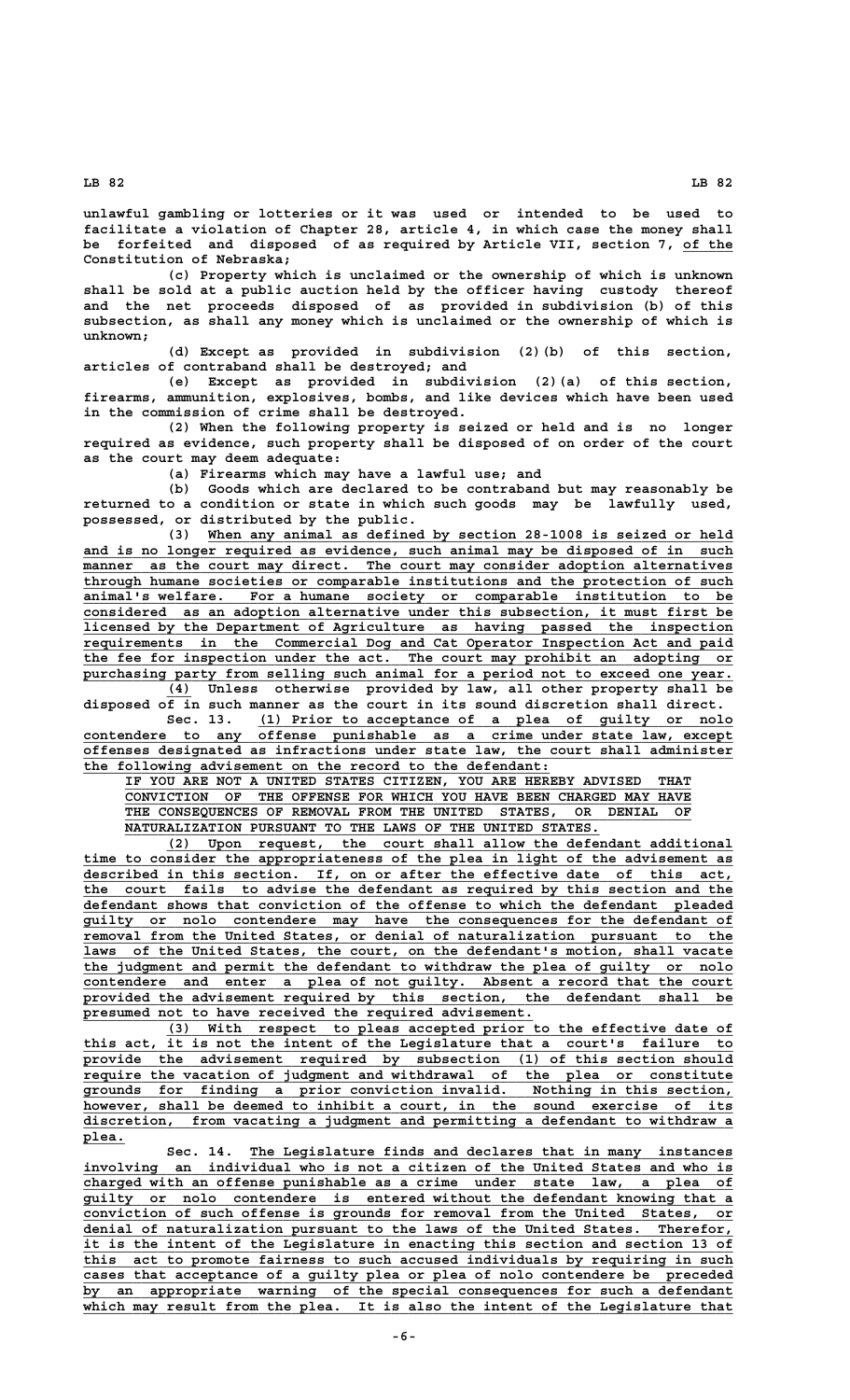**\_\_\_\_\_\_\_\_\_\_\_\_\_\_\_\_\_\_\_\_\_\_\_\_\_\_\_\_\_\_\_\_\_\_\_\_\_\_\_\_\_\_\_\_\_\_\_\_\_\_\_\_\_\_\_\_\_\_\_\_\_\_\_\_\_\_\_\_\_\_\_\_\_\_\_\_\_\_ the court in such cases shall grant the defendant a reasonable amount of time \_\_\_\_\_\_\_\_\_\_\_\_\_\_\_\_\_\_\_\_\_\_\_\_\_\_\_\_\_\_\_\_\_\_\_\_\_\_\_\_\_\_\_\_\_\_\_\_\_\_\_\_\_\_\_\_\_\_\_\_\_\_\_\_\_\_\_\_\_\_\_\_\_\_\_\_\_\_ to negotiate with the prosecuting agency in the event the defendant or the \_\_\_\_\_\_\_\_\_\_\_\_\_\_\_\_\_\_\_\_\_\_\_\_\_\_\_\_\_\_\_\_\_\_\_\_\_\_\_\_\_\_\_\_\_\_\_\_\_\_\_\_\_\_\_\_\_\_\_\_\_\_\_\_\_\_\_\_\_\_\_\_\_\_\_\_\_\_ defendant's counsel was unaware of the possibility of removal from the United \_\_\_\_\_\_\_\_\_\_\_\_\_\_\_\_\_\_\_\_\_\_\_\_\_\_\_\_\_\_\_\_\_\_\_\_\_\_\_\_\_\_\_\_\_\_\_\_\_\_\_\_\_\_\_\_\_\_\_\_\_\_\_\_\_\_\_\_\_\_\_\_\_\_\_\_\_\_ States, or denial of naturalization as a result of conviction. It is further \_\_\_\_\_\_\_\_\_\_\_\_\_\_\_\_\_\_\_\_\_\_\_\_\_\_\_\_\_\_\_\_\_\_\_\_\_\_\_\_\_\_\_\_\_\_\_\_\_\_\_\_\_\_\_\_\_\_\_\_\_\_\_\_\_\_\_\_\_\_\_\_\_\_\_\_\_\_ the intent of the Legislature that at the time of the plea no defendant shall be required to disclose his or her legal status to the court.**<br>Sec. 15. Section 29-3504, Reissue Revised Statute

Section 29-3504, Reissue Revised Statutes of Nebraska, is **amended to read:**

**29-3504. Administration of criminal justice shall mean performance of any of the following activities: Detection, apprehension, detention, pretrial release, pretrial diversion, posttrial release, prosecution, defense \_\_\_\_\_\_\_ \_\_\_\_\_\_\_\_\_\_\_\_\_\_\_\_\_\_\_\_\_\_\_\_\_\_\_\_\_\_\_\_\_\_\_\_\_\_\_\_\_\_\_\_\_\_\_\_\_\_\_\_\_\_\_\_\_\_\_\_\_\_\_\_\_\_\_\_\_\_\_\_\_\_\_\_\_\_ by a full-time public defender's office, defense by the Commission on Public \_\_\_\_\_\_\_\_\_ Advocacy, adjudication, correctional supervision, or rehabilitation of accused persons or criminal offenders. The administration of criminal justice shall include criminal identification activities and the collection, storage, and dissemination of criminal history record information.**

**Sec. 16. Section 32-1549, Reissue Revised Statutes of Nebraska, is amended to read:**

**32-1549. (1) A peace officer may issue a citation in lieu of arrest for any offense which is a misdemeanor under the Election Act. The citation may be served in the same manner as an arrest warrant, in the same manner as a summons in a civil action, or by certified mail.**

**(2) To achieve uniformity, the Supreme Court may prescribe the form of citation. The citation shall include a description of the crime or offense charged, the time and place at which the person cited is to appear, a warning that failure to appear in accordance with the command of the citation is a** punishable offense, and such other matter as the court deems appropriate<u>, but</u>  **\_\_\_\_\_\_\_\_\_\_\_\_\_\_\_\_\_\_\_\_\_\_\_\_\_\_\_\_\_\_\_\_\_\_\_\_\_\_\_\_\_\_\_\_\_\_\_\_\_\_\_\_\_\_\_\_\_\_\_\_\_\_\_\_\_\_\_\_\_\_\_ shall not include a place for the cited person's social security number. The court may provide that a copy of the citation shall constitute the complaint filed in the trial court.**

**(3) When a citation is used by a peace officer, he or she shall enter on the citation all required information, including the name and address of the cited person, the offense charged, and the time and place the person cited is to appear in court. Unless the person cited requests an earlier date, the time of appearance shall be at least three days after the issuance of the citation. One copy of the citation shall be delivered to the person cited, and a duplicate thereof shall be signed by such person, giving his or her promise to appear at the time and place stated in the citation. Such person shall be released from custody upon signing the citation. As soon as practicable, the copy signed by the person cited shall be delivered to the prosecuting attorney.**

**(4) At least twenty-four hours before the time set for the appearance of the cited person, the prosecuting attorney shall issue and file a complaint charging such person with an offense or such person shall be released from the obligation to appear as specified. A person cited pursuant to this section may waive his or her right to trial. The Supreme Court may prescribe uniform rules for such waivers.**

**(5) Anyone may use a credit card authorized by the court in which the person is cited as a means of payment of his or her fine and costs.**

**(6) Any person failing to appear or otherwise comply with the command of a citation shall be guilty of a Class III misdemeanor.**

**Sec. 17. Section 42-924, Reissue Revised Statutes of Nebraska, is amended to read:**

**42-924. (1) Any victim of domestic abuse may file a petition and affidavit for a protection order as provided in subsection (2) of this section. Upon the filing of such a petition and affidavit in support thereof, the judge or court may issue a protection order without bond granting the following relief:**

**(a) Enjoining the respondent from imposing any restraint upon the petitioner or upon the liberty of the petitioner;**

**(b) Enjoining the respondent from threatening, assaulting, molesting, attacking, or otherwise disturbing the peace of the petitioner;**

**(c) Enjoining the respondent from telephoning, contacting, or otherwise communicating with the petitioner;**

**(d) Removing and excluding the respondent from the residence of the petitioner, regardless of the ownership of the residence;**

**(e) Ordering the respondent to stay away from any place specified by the court;**

**(f) Awarding the petitioner temporary custody of any minor children not to exceed ninety days; or**

**(g) Ordering such other relief deemed necessary to provide for the safety and welfare of the petitioner and any designated family or household**